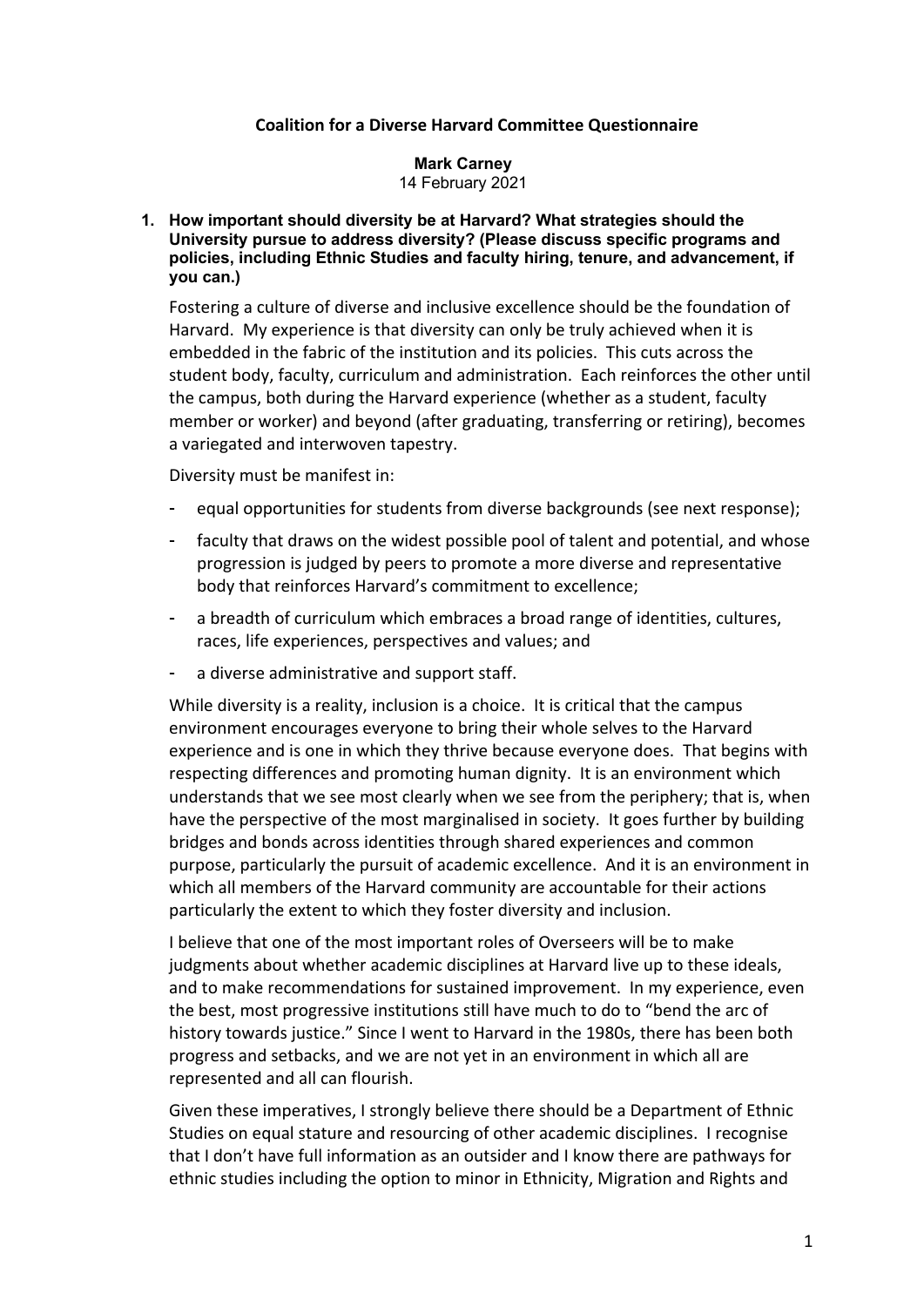the Ethnic Studies track in the History & Literature major. However, these options are not equivalent to having a fully fledged, well-resourced department of Ethnic Studies.

It is concerning that there continues to be evidence that, at a time when Harvard has been rightly defending its use of race in admissions, citing diversity as a key component of the education it provides, some students of colour still feel that Harvard does not fully value their history and experiences and fails to retain professors who support them.

Part of the resources needed for academic and human flourishing at the heart of a truly diverse Harvard, is an ethnic studies programme of equal stature and resourcing of other degrees. My understanding of ethnic studies goes well beyond what is currently on offer at Harvard in that it is truly inter-disciplinary study of race and ethnicity, as understood through the perspectives of major underrepresented racial groups draws upon multiple disciplines to comprehend the sociocultural, intellectual, and historical experiences that inform racial, gender, and cultural identities. Ethnic studies is a broad (indeed expanding) interdisciplinary field ranging beyond history and literature to politics, anthropology, psychology, economics, law and criminal justice and beyond.

This requires more resourcing than currently on offer. I note the university's current intention to add "three to four" faculty members, but this does not appear to me adequate to resource fully a new department. Moreover, it may remain difficult to attract the best faculty members in the field—despite Harvard's pre-eminence in so many other areas—without a clear commitment to a department. Recent controversies over tenure decisions at Harvard and on resourcing at other leading universities suggest ongoing structural challenges which must be overcome in order to attract, develop and retain faculty in ethnic studies as well as those who specialise in the studies of race, gender and sexuality.

If I were selected as an overseer, I would pay particular attention to these issues as well as the relative weight that tenure decisions give to support of students, which is the core of the Harvard experience. There does appear to be a high demand for faculty members of colour and specialising in gender studies to do all manners of extra work, but that work is not necessarily properly judged, or remunerated. This student mentoring and support is precisely what is required to advance diversity and inclusiveness.

We need to break the cycle of limited institutional commitment, funding, inadequate faculty retention and limited student experience. The establishment of an Ethnic Studies Department would be an important step towards a more diverse Harvard.

### **2. Please state your views on affirmative action and race-conscious admissions.**

I strongly support affirmative action and race-conscious admissions. Students of colour remain underrepresented at selective universities across the US and there is evidence that this disparity would widen in the absence of affirmative action. There is increasing evidence that social mobility has been falling in the United States, exacerbating these systemic barriers. Affirmative action is essential to counteract these strong forces and their deep historical roots.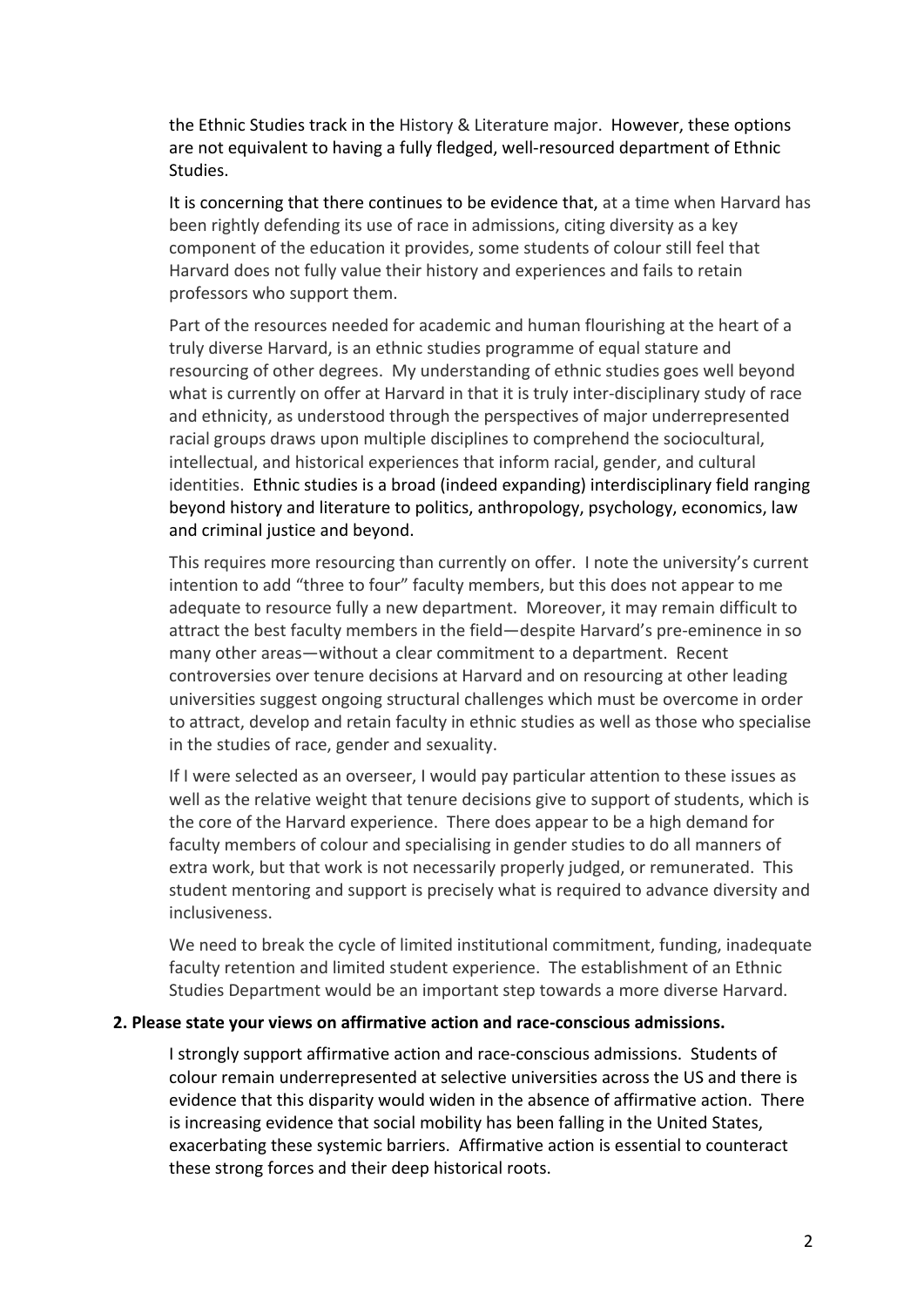Race-based affirmative action can correct for inequities and systemic biases in educational and vocational opportunities for applicants of colour bringing selection more in line with their academic potential at Harvard and beyond. Affirmative action can help to level the playing field by ensuring all students—regardless of wealth, privilege, or background—have a chance to benefit from the unique advantages a Harvard education provides. Affirmative action combats the effects of systemic barriers by allowing Harvard to be more intentional in the ways it evaluates applicants.

Affirmative action is critical to the Harvard experience of all students, faculty and staff. There is considerable evidence that affirmative action is self-reinforcing, encouraging greater diversity and inclusion through role models and the creation of a more welcoming environment once at Harvard.

It is an enormous relief that Harvard has prevailed in the recent legal actions. However, we need to remain vigilant and determined in retaining and improving affirmative action until and when, the powerful and deeply structural forces which make it an imperative are eliminated. While that must be our ultimate objective, sadly, I cannot yet foresee the time when that will be the case. After all, if Harvard itself with its strong history of progress and commitment to more, is not yet truly diverse and inclusive, it is hard to see when America itself will reach that vital goal. Affirmative action and race-conscious admissions must remain an essential driver of a more diverse Harvard.

### 3. **What do you think Harvard's role should be in creating a more equitable, inclusive, and just society? For example, please share any thoughts on divestment from fossil fuels and the prison industry and on the role of the Harvard University Police Department, issues of concern to current students.**

Harvard should be both a leader in thinking and action to create a more equitable, inclusive and just society. We should be at the forefront of policy ideas, innovations and technologies that empower workers and build inclusive education. One example is that we must lead the urgent transition to a sustainable economy through engineering and example. That very much extends to the management of the Harvard endowment.

For more than a decade, I have been dedicated to transforming the global financial system. I put at the imperative of addressing climate change at the heart of that transformation. As Chair of the G20 Financial Stability Board, I led the financial reforms to address the fault lines that caused the global financial crisis. As Governor of the Bank of England, I have been the first and the most vocal advocate of the urgent need for the financial system to address climate change. For the Paris Accord at COP21, I pioneered climate disclosure through the TCFD framework which is now *en route* to it becoming mandatory as part of this years' G7/G20 process. In 2018, I instituted the first climate stress testing regime for banks. Now, as the UN Special Envoy for Climate Action, I am leading a global, multi-disciplinary team that is dedicated to building a financial system in which every decision takes climate change into account. In addition, in my role as Vice Chair of Brookfield, one of the world's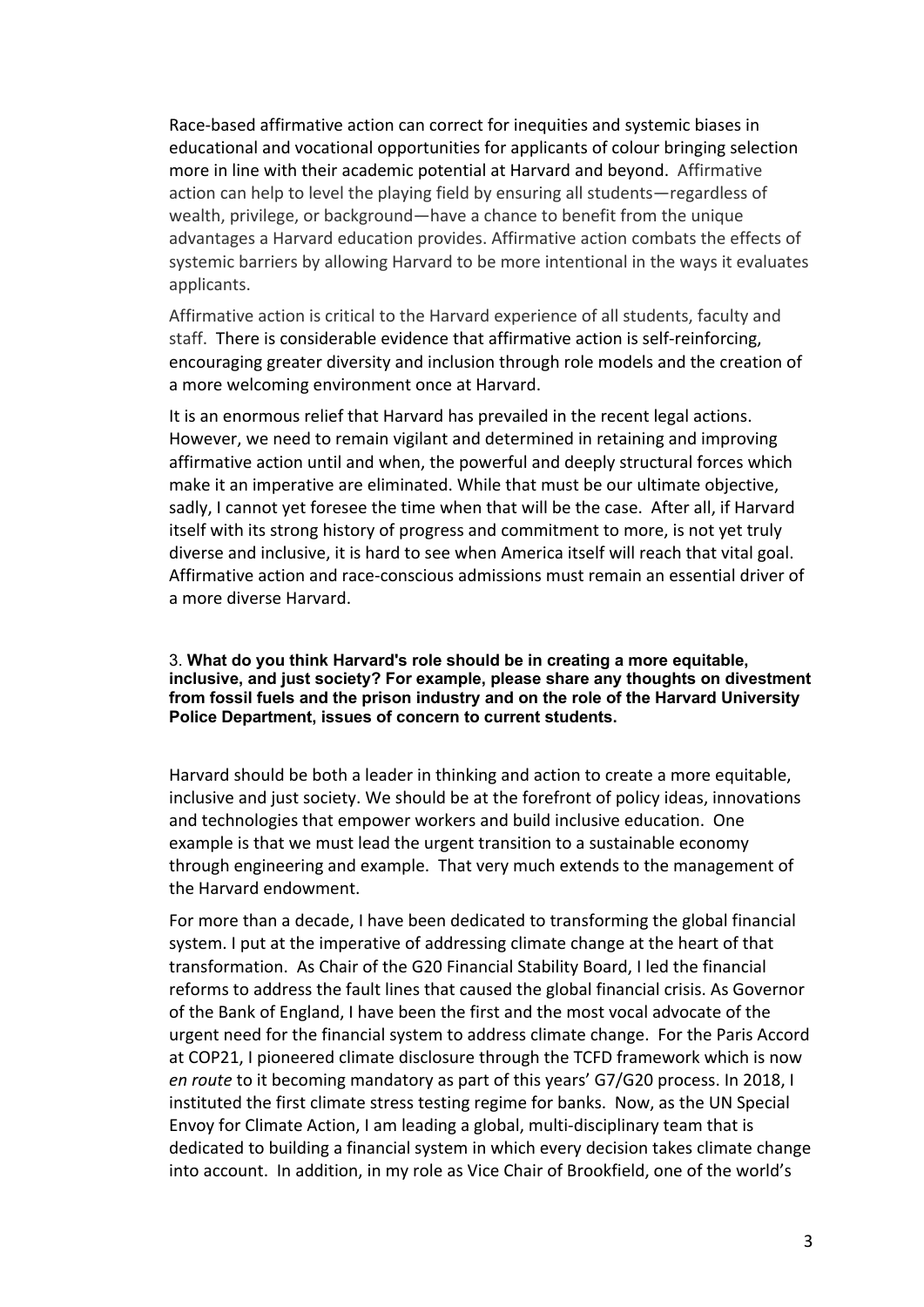largest asset managers, I have spearheaded their commitment to be *net negative emissions* across their \$575 billion asset portfolio (the only major asset manager to do so) and developed an innovative new catalytic impact strategy to accelerate the global energy transition.

In sum, I have long stressed the fundamental incompatibility of fossil fuel use and meeting our limited carbon budgets while underscoring the enormous scale of stranded assets and massive transition risks for financial institutions that they entails. I have been one of the most forceful advocates of divestment of any company in any sector that is on the wrong side of climate history. And I have consistently put those words into action, at the heart of the global financial system. I am pleased that these ideas—once the subject of scorn—are now mainstreaming. Even with that progress, I am dedicating my professional life to addressing climate change. I remain fully conscious of the urgency of the challenge and expect that Harvard should lead, not follow.

With this background, while I understand that the direct responsibilities of the Overseers do not extend to management of the endowment, I am fully confident that, if I were selected as an Overseer, I would add immense force to the voices on these issues of environmental justice. Moreover, within the purview of the Overseers, it would be my intention to develop Harvard's capabilities in all aspects of sustainability (as I detailed in my questionnaire which is furnished separately).

# 4. **What steps have you taken to bring diversity and inclusion to Harvard, to your workplace, and/or to an organization that you have been involved with?**

The most immediate and relevant example is the series of initiatives when I was Governor of the Bank of England because they demonstrate both my commitment to the issue and the scale of sustained and determined change that is required to make meaningful progress on all aspects of diversity.

First, I would like to provide some context. The Bank of England is almost as old as Harvard. It is a pillar of the British establishment, long set in its ways and slow to change. When I became the first foreigner in a line of 120 governors of the Bank of England, its staff was overwhelmingly male, white economists drawn from relatively few universities and limited socio-economic backgrounds. The Bank was a very hierarchical institution, which made the work environment anything but inclusive. There was one "Bank way" of writing, speaking and acting. This strong culture inhibited diversity of background, identity, and thought.

I was brought to the UK to address an economic and financial crisis: to end the worst recession in 150 years and to lead wholesale reforms of the world's largest international financial centre. My first priority was to address the institutional crisis of diversity within the Bank. I immediately began to make a series of structural changes to enhance all aspects of diversity by catalysing a comprehensive response.

We made Diverse and Talented the central pillar of the Bank's first strategic plan. To build engagement with, and the full commitment of, bank colleagues, I constantly stressed why the Bank should value and prioritise diversity. First, and foremost, it is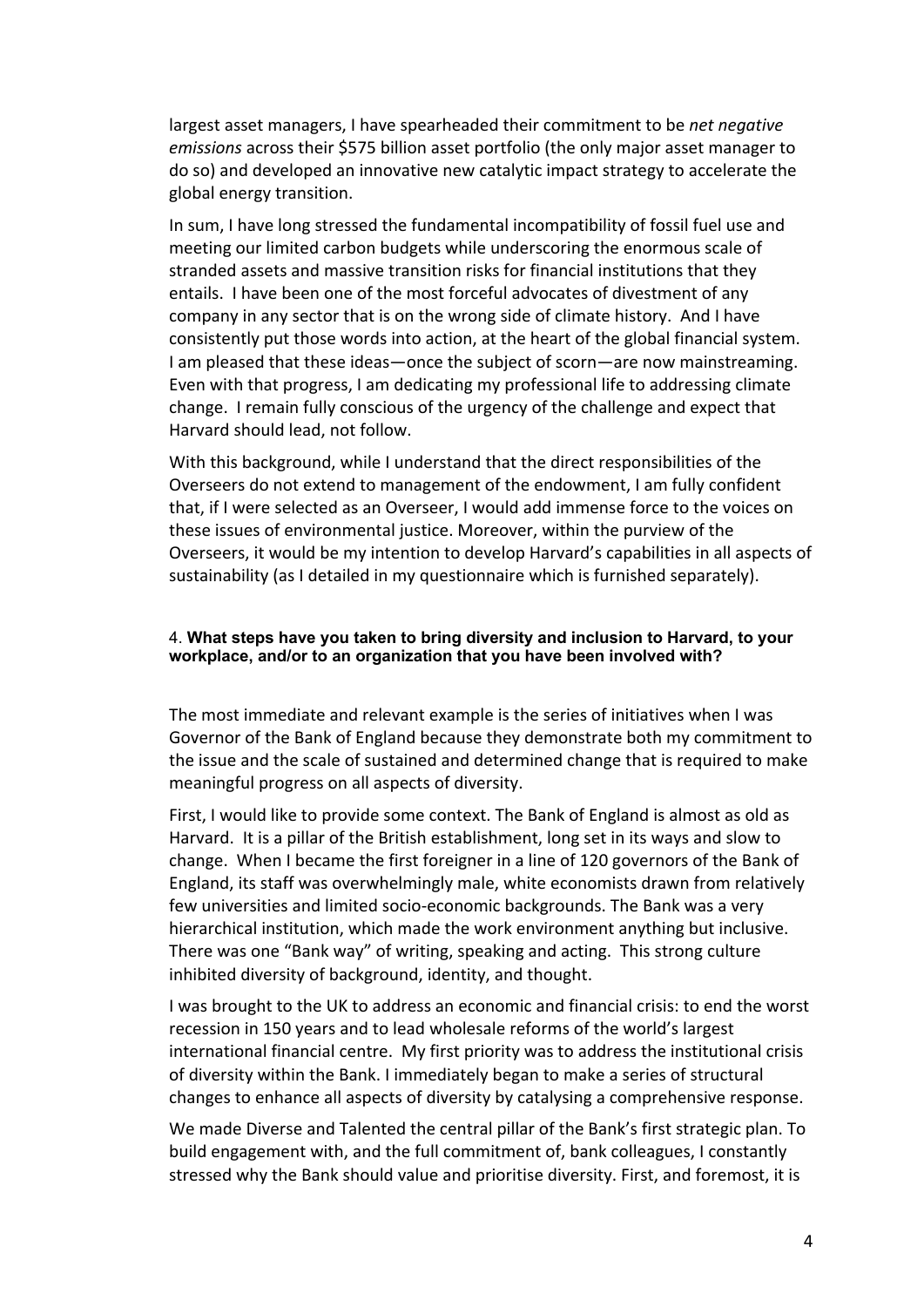the right thing to do; a public institution should seek to reflect the public it serves. Second, it helps to build the trust the Bank needs to deliver its mandates. Third, it is well established that diversity leads to more creative thinking and reduces the risks of groupthink and bias.

To transform the institution, we instituted a comprehensive range of measures including:

- recruiting
- developing future central bankers
- hiring processes (including external hires)
- how we promoted
- instituting reverse mentoring/champions
- a fundamental change to how we made decisions
- instituting unconscious bias training and management training; and
- building an inclusive work environment.

While such comprehensive reforms cannot be easily summarised, I would like to give an idea of the scale of change.1 On recruiting, we *quadrupled* the number of universities from which we recruited (from 10 to 40) and broadened our search the disciplines to well beyond economics and finance. This opened up a much more diverse pool of applicants with immediate results. We mandated diverse interview panels and candidate short lists, and we set clear targets for recruiting and retention of women and minority ethnic groups of colour, which in the UK is represented by the acronym BAME (for Black, Asian, Minority Ethnic). **Within a few years, BAME students were 30% of our graduate recruiting intake (compared to their 14% share of the population), and in my my final year, the figure rose to 36%.** A similar focused approach to external hiring has meant that, of the Bank's experienced hires, 33% were declared BAME.

We also took a long-term view on the imperative to develop a pipeline of future recruits, recognising that many talented students of colour and diverse backgrounds might not consider the Bank of England because they had no role models or it didn't seem to be "for them." So we develop a teaching model on economics and spread out across the country to "state schools" (public education) to introduce the Bank and encourage interested students. Within the first 18 months, we reached **one quarter** of all secondary students in the public education system across the UK. And we instituted a dedicated scholarship programme for students of colour to study economics and finance at university.

Of course, recruitment is only the first stage of building a diverse workforce and inclusive work environment. Candidly, we needed to change the culture at the

 $1$  An interim assessment of the strategy can be found in this letter to parliament in 2018. https://www.bankofengland.co.uk/-/media/boe/files/letter/2018/diversity-in-publicappointments.pdf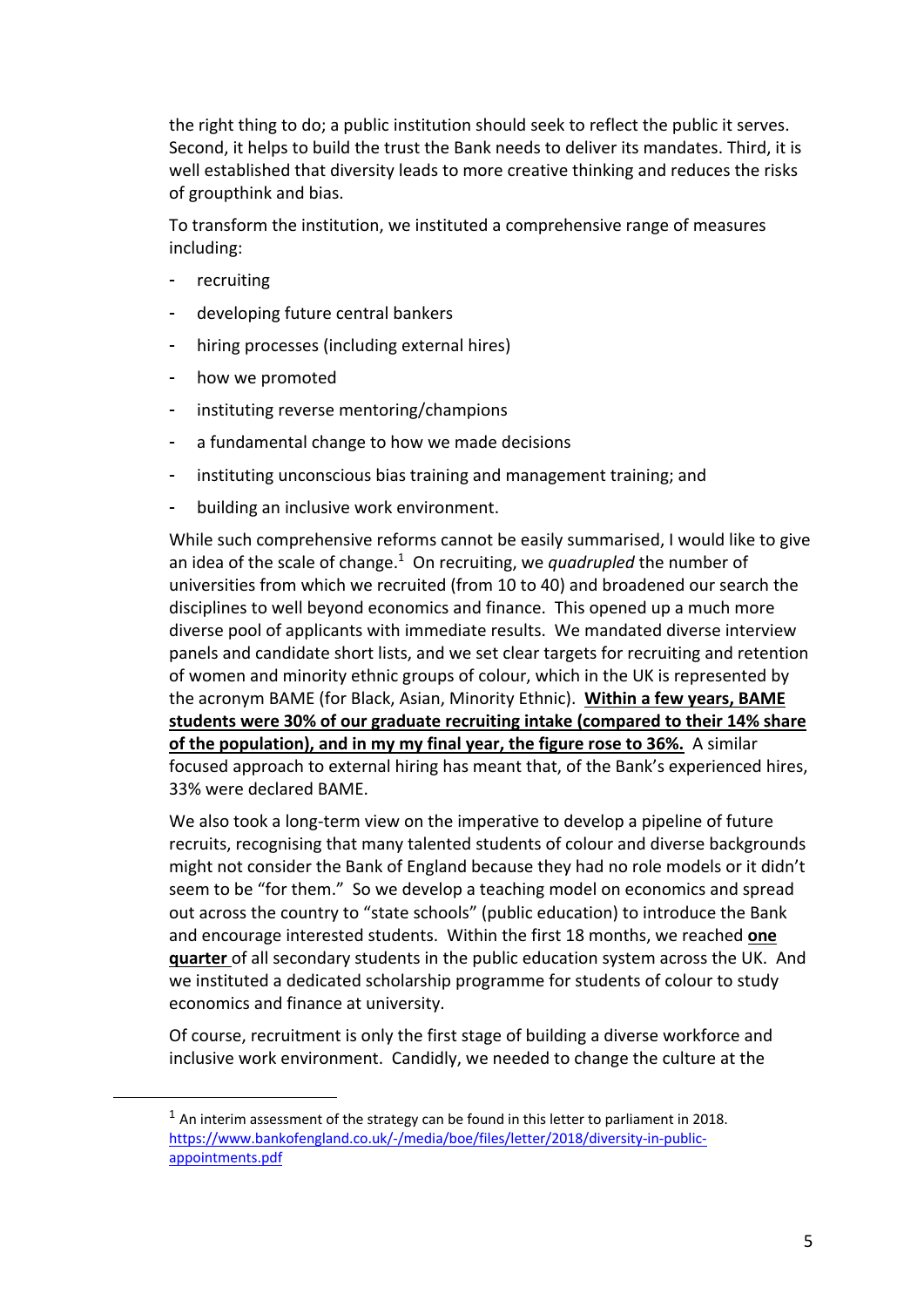Bank—a culture that had developed over centuries. We instituted internal mentoring programmes and, critically, reverse mentoring so that we could improve the awareness and effectiveness of senior management.

To break the cycle of linear decisions, we instituted pooled or coordinated senior appointments. The top management of the Bank, chaired by me as the Governor, came together to ensure that we assessed roles with applicants to find the best fit for the team and the organisations' development as a diverse institution. This allowed us to take a birds-eye view of diversity and to act in real-time. Pooling appointments made everyone realise how their decisions affected the diversity of the whole Bank and highlighted which characteristics and skills may be missing from senior management. And it provided real-time feedback if someone's career is being held back by gaps in experience or training. This led to dedicated development plans for under-represented groups, particularly those of colour.

We recognised that what gets measured gets managed. We measured and published gender pay gaps and pay gaps for employees of colour and committed to closing them. Our HR department publishes diversity metrics by every division each quarter and we reviewed them at the Board level where we challenge divisions and develop plans for improvement. The Bank in 2018 was one of the first UK organisations to conduct and publish a Cognitive Diversity Survey to understand how colleagues felt about working at the Bank.

These measures have had a material impact on Bank diversity. **The proportion of BAME colleagues below senior management rose from 15% in 2014 to 21.5% in 2020, and within senior management jumped from 3% to 8%.** Comparable figures for women rose from 43% to 46% and 20% to 32%, respectively.

Equally important, it isn't enough for the Bank of England (or Harvard) to reflect diversity; we need to choose inclusiveness. Inclusiveness unlocks the true value of an organisation's diversity; through inclusion people can realise their full potential. That's why as increased the diversity of the Bank, we focussed on building a culture that values diverse ideas, encourages open debate, and empowers people at all levels to take initiative.

To build that inclusive work environment, we revolutionised the way decisions were made at the Bank. We slashed the number of formal internal committees by two thirds (from 78 to 25). We made it mandatory for the 'author to be in the room' when their work was discussed. Amazingly this wasn't the norm given the historic layers of hierarchy and culture of deference which made it hard for people to learn what really mattered for decisions, to contribute and to develop as professionals. It also helped ensure diverse meetings became the norm. We also changed the way we made decisions, limiting memos to six pages maximum and ensuring that everyone had time to read them so that everyone could contribute.

To foster a more inclusive work environment, a number of affinity groups were started from during my time as Governor including LGBT+ and Allies and the BEEM network, for employees of colour. These groups were started by colleagues and their membership quickly numbered in the hundreds. We reinforced this growing awareness of the Bank's diversity by regularly celebrating Black History month and have dedicated seminars and workshops of topical issues throughout the year.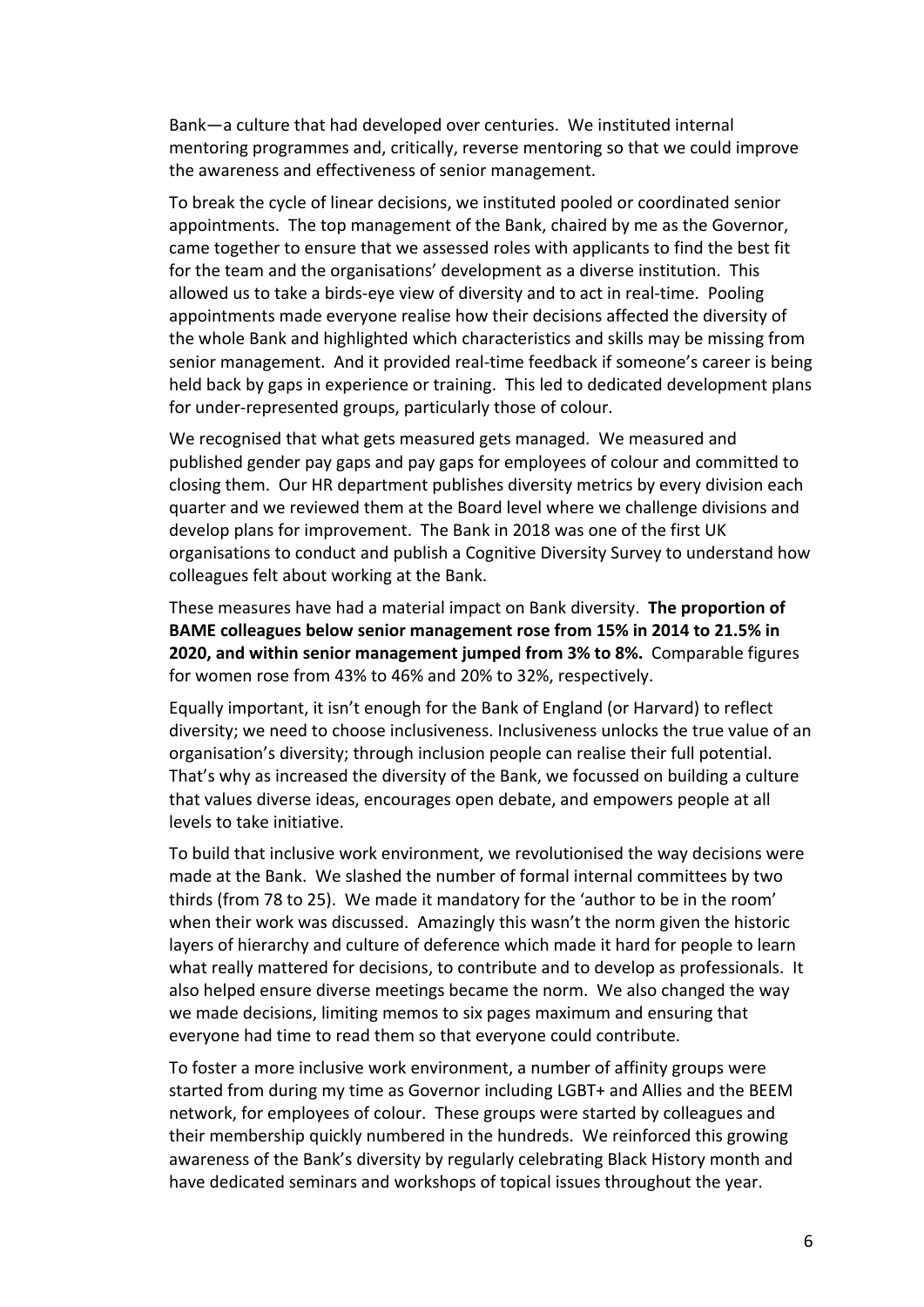I made a particular effort to enhance the integration of LGBT+ colleagues to the Bank. Working with groups such as Stonewall, I was acutely aware of the challenges facing LGBT+ colleagues in the UK. How we can support LGBT+ colleagues. Extensive evidence indicated that being open with colleagues is a particular concern within the LGBT+ community. According to a report by Stonewall, more than a third of LGBT+ colleagues had hidden or disguised the fact that they were LGBT+ at work in the prior year because they were afraid of discrimination. LGBT+ colleagues are also disproportionately subject to bullying and harassment. The Stonewall report found that almost one in five LGBT+ colleagues have been the target of negative comments or conduct from work colleagues in the last year because they were LGBT+. Also worryingly, the survey found that one in eight lesbian, gay and bi people would not feel confident reporting any homophobic or biphobic bullying to their employer. And one in five trans people would not report transphobic bullying in the workplace. Employers need to adopt a zero tolerance policy for bullying and harassment and they need to encourage reporting of incidents. This needs to include ways to call out bad behaviour as well as clear processes for reporting and dealing with incidents.

Visible support by senior leadership is critical. That means empowered employee networks with executive sponsors. But it also needs a wide range of senior management to participate in and lead LGBT+ events and initiatives, within their own organisation and externally. Visible buy-in from the top is necessary for change to permeate and catalyse a cultural shift. The Bank also needed to raise awareness amongst staff and managers on LGBT+ issues. A more informed workforce will inevitably be more understanding and inclusive. Finally, we need to track progress. That means finding ways to encourage colleagues to disclose by handling data sensitively and explaining why it is needed in the first place.

A series of initiatives have been undertaken. Some measures were symbolic such as flying the Pride flag from the Bank during Pride Week to selecting Alan Turing to be the new face of the £50. Turing, of course, was a master code breaker during WWII, the pioneer of computing and Artificial Intelligence as well as the study of morphogenesis. He was persecuted for his sexuality before dying of cyanide poisoning at young age. Few people have had as big an impact on modern society as has Turing. And like many great scientists, he was always looking to solve new problems and to identify areas for improvement. His famous essay where he sets out the Turing test concludes: "this is only a foretaste of what is to come and a shadow of what is to be." At the time he was talking about machines and artificial intelligence. Our message within and outside the Bank was to underscore the need for progress to build a more inclusive work environment.

The changes in workplace culture were brought together in our Out and Proud Charter first published in 2019. And followed shortly thereafter by a detailed Out and Proud Action Plan.

The Out and Proud charter is a formal commitment to supporting LGBT+ colleagues that is driving change through our organisation. And just as it is important for senior leadership in an organisation to set the tone from the top, we felt it was equally important to share our commitment publicly - with the rest of our industry and more